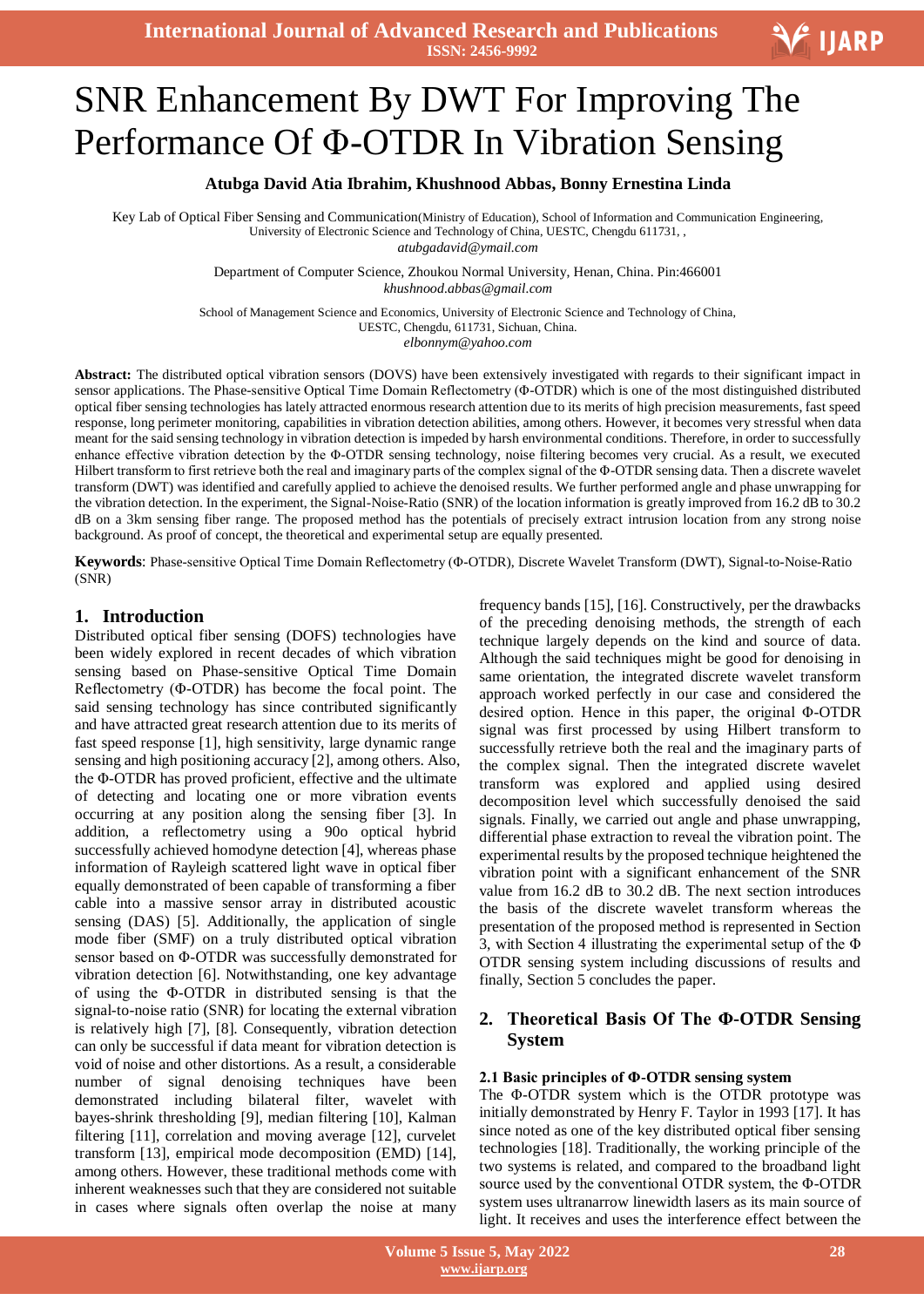

backward Rayleigh light in the wide pulse, then injects the high coherent light into the sensing fiber and the reflected coherent Rayleigh scattered light is detected by the detector [18]. The Φ-OTDR system has the advantage of high sensitivity as well as a longer distance sensing ability. Apparently, the Φ-OTDR can principally enhance direct detection and coherent detection of two structures. These attributes are the main difference between the two systems [18]. Significantly, the advantage of direct detection by the Φ-OTDR system is known to be relatively low in terms of cost. Also, its data processing method and structure are quite simple. The main disadvantage of coherent detection for the Φ-OTDR system is the strict requirement on the coherence of light source [18]. In the orientation of Φ-OTDR system when there is perturbation on the fiber as illustrated above, at a certain point the internal refractive index and length of the fifiber at that location will change, resulting in a change in the optical phase of the optical interference [18]. This change therefore leads to backward Rayleigh scattering light intensity, which means that the backward optical power changes and will be disturbed when the scattering power curve subtracts the power curve without disturbance. An illustration of the working principle of the Φ-OTDR system is hereby presented in Figure 1



*Fig. 2. Basic principles of Φ-OTDR sensing system*

# **3. The proposed DWT for Vibration detection**

#### **3.1 The retrieval of the complex signal**

l.

Eq. (2).

To effectively carry out the denoising processes, we applied Hilbert transform for demodulation to first retrieve the complex signal of which further processing for the enhancement of both the real part and the imaginary part of the signal could be obtained by the application of Eq. (1) as presented below.

$$
q(t) = h[I(t)] \tag{1}
$$

where  $h\!\!\left\lfloor I\!\!\left(l\right)\right\rfloor$  represents Hilbert transform and  $q(t)$ could successfully be retrieved. Hence to successfully obtain the real and imaginary parts of the complex signal, we applied

$$
y = I(t) + jq(t)
$$
 (2)

where y is the complex signal, the  $I(t)$  is the real signal and

 $q(t)$  represents the imaginary signal. This was then followed by the proposed denoising approach presented in the next section.

#### **3.2 The basis of the Discrete Wavelet Transform**

The Discrete Wavelet Transform (DWT) is capable of transforming the discrete time signal into discrete wavelet representations [19]. It transforms the input signal into the

 series of low pass and a high pass series of wavelet coefficients. In DWT, there are many wavelet families that are applied for data processing of which these include the; Haar, Daubechies, Symlet filtering, among others. A successfully implementation of these families is greatly achieved by appropriately selecting the desired thresholding scheme.

#### **3.3 Thresholding techniques in Discrete Wavelet Transform**

The discrete wavelet transform (DWT) is implemented by the application of discrete sets of wavelet scales and translations to successfully harness effective signal processing while obeying some defined principles. A remarkable fact about the DWT is that it is represented as a mathematical microscope and time-frequency approach used for the analysis of signals after decomposing them over dilated and translated wavelets structures [21]. Mathematically, a wavelet is expressed as a function  $\varphi$  which belongs to  $\mathcal{L}(R)$  with a zero [21], as presented below in Eq. (3);

$$
\int_{-a}^{a} \phi(t)dt = 0
$$
 (3)

This process decomposes the signal into an orthogonal set of wavelets components and by thresholding the said components, the denoised signal is obtained. The standard wavelet thresholding techniques mainly consists of hard thresholding and soft thresholding functions [21]. In wavelet transformation, threshold selection is very essential. Therefore if the threshold value is too small or large it leads to inaccurate estimation [21]. Here, we present the two key thresdholding techniques to include the soft and hard thresholding schemes [21] of which the soft thresdholding is

expressed as presented in Eq. (4) below;  
\n
$$
\hat{x} =\begin{cases}\ny - \text{sgn}(y)T & \text{if } |y| \ge T \\
0 & \text{if } |y| < T\n\end{cases}
$$
\n(4)

On the other hand, the hard thresdholding which is also

known as the keep or kill approach is expressed as;  
\n
$$
\hat{x} = \begin{cases}\ny & \text{if } |y| \geq T \\
0 & \text{if } |y| < T\n\end{cases}
$$
\n(5)

In applying either of the thresdholding techniques, the levels of the received signal are separated by the wavelet transform of which the received signal coefficients are computed to the desired state. The variance  $(\sigma^2)$  of the noise is calculated

using the wavelet coefficients as presented below;  
\n
$$
\hat{\sigma} = \frac{med(|W_{j,k}|)}{0.6745}
$$
\n(6)

where *med(.)* indicates the median. The thresdhold value is then calculated using the variance as presented below.

$$
T = \sigma \sqrt{2\log(n)}\tag{7}
$$

Of which *T* is the thresdhold value an *n* is the length of the signal. In this article, Eq. (7) is applied to enhance effective results. The original signal is then reconstructed perfectly using the inverse discrete wavelet transform and retained coefficients. The coefficient is then set to zero if it is smaller than the threshold value. The denoised signal at this point is recovered by performing inverse DWT on the results. Therefore, the wavelet is constructed from a scaling function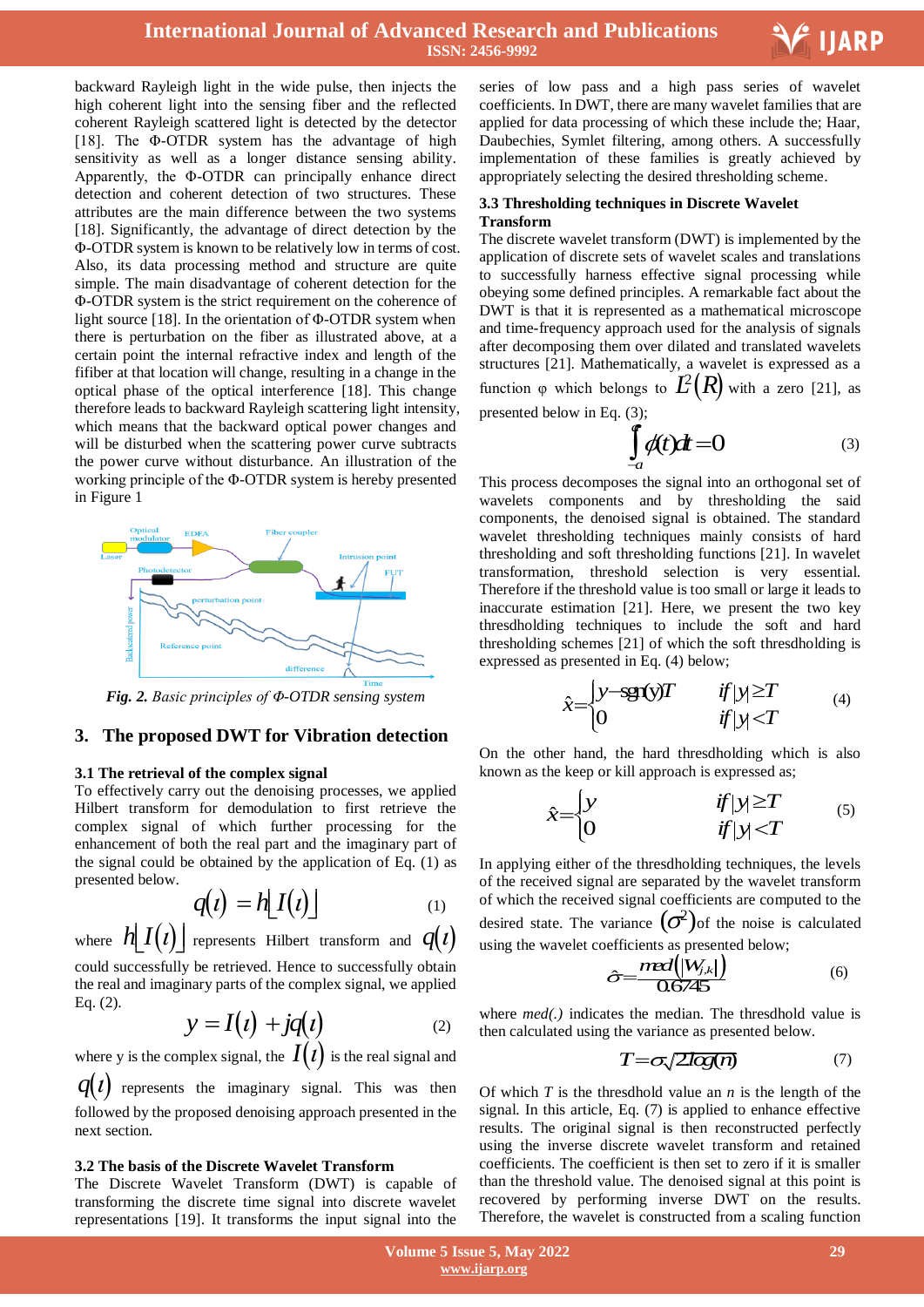Ξ

that describes its scaling features by capturing both the frequency and location information as expressed in Eq. (8) and (9) respectively;<br>  $W_{(x_0, y)} = \frac{1}{\sqrt{D}} \sum_{q} f[n] Q_{x,y}[n]$  for  $x \ge x_0$  (8) and (9) respectively;

$$
W_{\alpha_0,y} = \frac{1}{\sqrt{p}} \sum_{q} f[n] \varphi_{\alpha,y}[n] \quad \text{for } x \geq x_0 \tag{8}
$$

$$
W_{q(x_0,y)} = \frac{1}{\sqrt{p}} \sum_{q} f[n] q_{x,y}[n] \tag{9}
$$

where  $q_{\text{a,b}}$   $\sqrt{p}$   $\frac{q}{q}$   $\cdots$   $q$   $\cdots$   $q$ the basic functions  $\varphi_{(x_0,y)}[f] \text{ and } \varphi_{x,y}[f]$ . In accordance with the inverse form of DWT, it can also be expressed as demonstrated in Eq. (10) below;<br> $F[n] = \frac{1}{2} \sum \omega (n)$ 

ated in Eq. (10) below;

\n
$$
f[n] = \frac{1}{\sqrt{m}} \sum_{y} Q_{\rho}(x_0, y)[n]
$$
\n
$$
= \frac{1}{\sqrt{m}} \sum_{x=y_0} \sum_{y} Q_{\rho}(x_0, y) Q_{0,y}[n]
$$
\n(10)

 $-\frac{1}{\sqrt{m}}\sum_{x=0}^{\infty} \frac{\mu_{\phi}(x_0, y) \mu_{x_0, y}[\mu]}{y}$  are considered as discrete functions defined in  $(0,M-1)$ , totally *M* points, because the *x y x y* <sup>0</sup> , , [ ] and [ ] 2, 0 *n b R n xy R x*

sets 
$$
\{Q_{0,y}[n]\}b \in \text{Rard}\{Q_{0,y}[n]\} \text{ and } \{Q_{0,y}[n]\} \text{ are}
$$

orthogonal to each other. Here we can simply take the inner product to obtain the wavelet coefficients as illustrated in Eq. (8) called the approximation coefficients and in Eq. (9) expressed as the detailed coefficients. On the other hand, the computational analysis of the symlet function *s<sup>φ</sup>* involving the

discrete wavelet transform is presented as follows;  
\n
$$
\phi_{x,y}[n] = 2^{v/2} \phi \left[ 2^n n - y \right]
$$
\n
$$
\sum_{n} S_{\phi}[n] \sqrt{2 \phi \left[ 2(2^n n - y)n \right]}
$$
\n(11)

Therefore when  $n' = m - 2y$ , this can further be expressed as;

$$
\frac{\sqrt{n}}{n} \phi \left[ \frac{P}{N} \frac{\Delta P}{2} \left( \frac{P}{N} \right) \frac{P}{N} \right]
$$
\ntherefore when  $n' = m - 2y$ , this can further be expressed as:

\n
$$
\oint_{\mathcal{X},y}[r] = \sum_{m} \oint_{\mathcal{X}} \left[ \frac{P}{2} \frac{P}{N} \frac{P}{2} \frac{P}{N} \frac{P}{N} \frac{P}{N} \right] \frac{P}{N} \frac{P}{N} \frac{P}{N} \frac{P}{N} \frac{P}{N} \frac{P}{N} \frac{P}{N} \frac{P}{N} \frac{P}{N} \frac{P}{N} \frac{P}{N} \frac{P}{N} \frac{P}{N} \frac{P}{N} \frac{P}{N} \frac{P}{N} \frac{P}{N} \frac{P}{N} \frac{P}{N} \frac{P}{N} \frac{P}{N} \frac{P}{N} \frac{P}{N} \frac{P}{N} \frac{P}{N} \frac{P}{N} \frac{P}{N} \frac{P}{N} \frac{P}{N} \frac{P}{N} \frac{P}{N} \frac{P}{N} \frac{P}{N} \frac{P}{N} \frac{P}{N} \frac{P}{N} \frac{P}{N} \frac{P}{N} \frac{P}{N} \frac{P}{N} \frac{P}{N} \frac{P}{N} \frac{P}{N} \frac{P}{N} \frac{P}{N} \frac{P}{N} \frac{P}{N} \frac{P}{N} \frac{P}{N} \frac{P}{N} \frac{P}{N} \frac{P}{N} \frac{P}{N} \frac{P}{N} \frac{P}{N} \frac{P}{N} \frac{P}{N} \frac{P}{N} \frac{P}{N} \frac{P}{N} \frac{P}{N} \frac{P}{N} \frac{P}{N} \frac{P}{N} \frac{P}{N} \frac{P}{N} \frac{P}{N} \frac{P}{N} \frac{P}{N} \frac{P}{N} \frac{P}{N} \frac{P}{N} \frac{P}{N} \frac{P}{N} \frac{P}{N} \frac{P}{N} \frac{P}{N} \frac{P}{N} \frac{P}{N} \frac{P}{N} \frac{P}{N} \frac{P}{N} \frac{P}{N} \frac{P}{N} \frac{P}{N} \
$$

Hence, by combining the above equations with Eq. (8), it will<br>be illustrated as;<br> $w_{\varphi}(x, y) = \frac{1}{\sqrt{m}} f[n] \phi_{xy}[n]$ be illustrated as;

$$
w_{\varphi}(x, y) = \frac{1}{\sqrt{m}} f[n] \phi_{xy}[n]
$$
  
=  $\frac{1}{\sqrt{m}} \sum_{n} f[n] 2^{\nu/2} \phi[2^n n - y]$   
=  $\frac{1}{\sqrt{m}} \sum_{n} f[n] 2^{\nu/2} \sum_{m} g \phi[m-2y] \sqrt{2\phi}[2^{\nu+1}n-m]$   
=  $\sum_{m} g_{\varphi}[m-2y] (\frac{1}{\sqrt{m}}) \sum_{n} f[n] 2^{\nu+1/2} \phi[2^{\nu+1}n-m]$   
=  $\sum_{m} g_{\varphi}[m-2y] w_{\varphi}[x+1,m]$   
=  $s_{\varphi}[-n]^* w_{\varphi}[x+1,n]$ 

Therefore, during the denoising process, the detail coefficients can be expressed as shown below in Eq. (14); refore, during the denoising process, the deta<br>
ficients can be expressed as shown below in Eq. (14);<br>  $W_{\phi}[x, y] = s_{\phi}[-n]^* W_{\phi}[x+1, n]n = 2y, y \ge 0$  (14)

$$
w_{\phi}[x, y] = s_{\phi}[-n]^* w_{\phi}[x+1, n]n = 2y, y \ge 0
$$
 (14)

As a result, the Φ-OTDR zero-band noisy signal in the denoising process can be viewed as approximation coefficients with order *x*. That is,  $w_{\phi}[x, y] = w_{\phi}[x, n]$  where by applying Eq.(13), and (14), the next level of approximation and detail coefficients can be obtained with the desired denoising output.

### **3.4 The steps involved in the denoising**

The presentation of the methodological approach involving the denoising of the Φ-OTDR noisy data for vibration detection is illustrated as presented beneath.

- Load the Φ-OTDR noisy data
- Apply Hilbert Transform
- Perform demodulation to retrieve the complex signal
- Obtain both the real and imaginary noisy signals
- Apply discrete wavelet transform for denoising
- Carefully select appropriate coefficient for the denoising process
- Perform inverse discrete wavelet transform
- Attain the desired denoised imaginary and real signals
- Perform angle and phase unwrapping
- Execute phase extraction
- Carry out differential phase trace
- Perform vibration detection
- Determine performance evaluation on SNR and STD
- Then execute SNR enhancement affirmation

# **4. Experimental Results and Discussions**

#### **4.1 The experimental setup of a hybrid Φ-OTDR System**

The experimental setup of the Φ-OTDR system is demonstrated in Figure 2 below. An ultra-narrow-linewidth (100Hz) laser operating at 1550nm is employed as the light source with a 1:99 polarization maintaining (PM) coupler. The laser output is divided into two branches by a 1:99 PM coupler forming a probe light and a local reference light. One of the branches is modulated by In-phase/Quadrature (I/Q) modulator with 500 MHz frequency shift to generate the pulsed probe wave (with 100 ns pulse width, allowing for 10 m spatial resolution). The sampling rate is 2GHz and that of the repetition rate of the probe pulse is 5kHz. The probe pulse is injected into the sensing fiber through a circulator and the Rayleigh scattering  $(RS)$  signal is injected into a  $90^{\circ}$  hybrid.



*Fig. 2 The experimental setup of a hybrid Φ-OTDR for vibration detection; I/Q:In phase Quadrature Modulator; EDFA:Erbium-Doped Fiber Amplififier; VOA:Variable Optical Attenuator; PC:Polarization Controller; PD: Photodetector; PZT:Piezo Transducer, Pc:Personal computer*

The 1% branch of the laser output is used as the LO. Before the LO is injected into hybrid, a polarization controller (PC) is inserted in order to match the LO with the selected polarization branch of the hybrid. The two outputs of the hybrid are converted into electrical signals by a two ports AC coupled detector and then sampled by the OSC. At the position of 3km, 12.7m bare fiber is coiled over a cylindrical PZT, used as the test point.The process of phase unwrapping algorithm, signal reconstruction leading to denoising and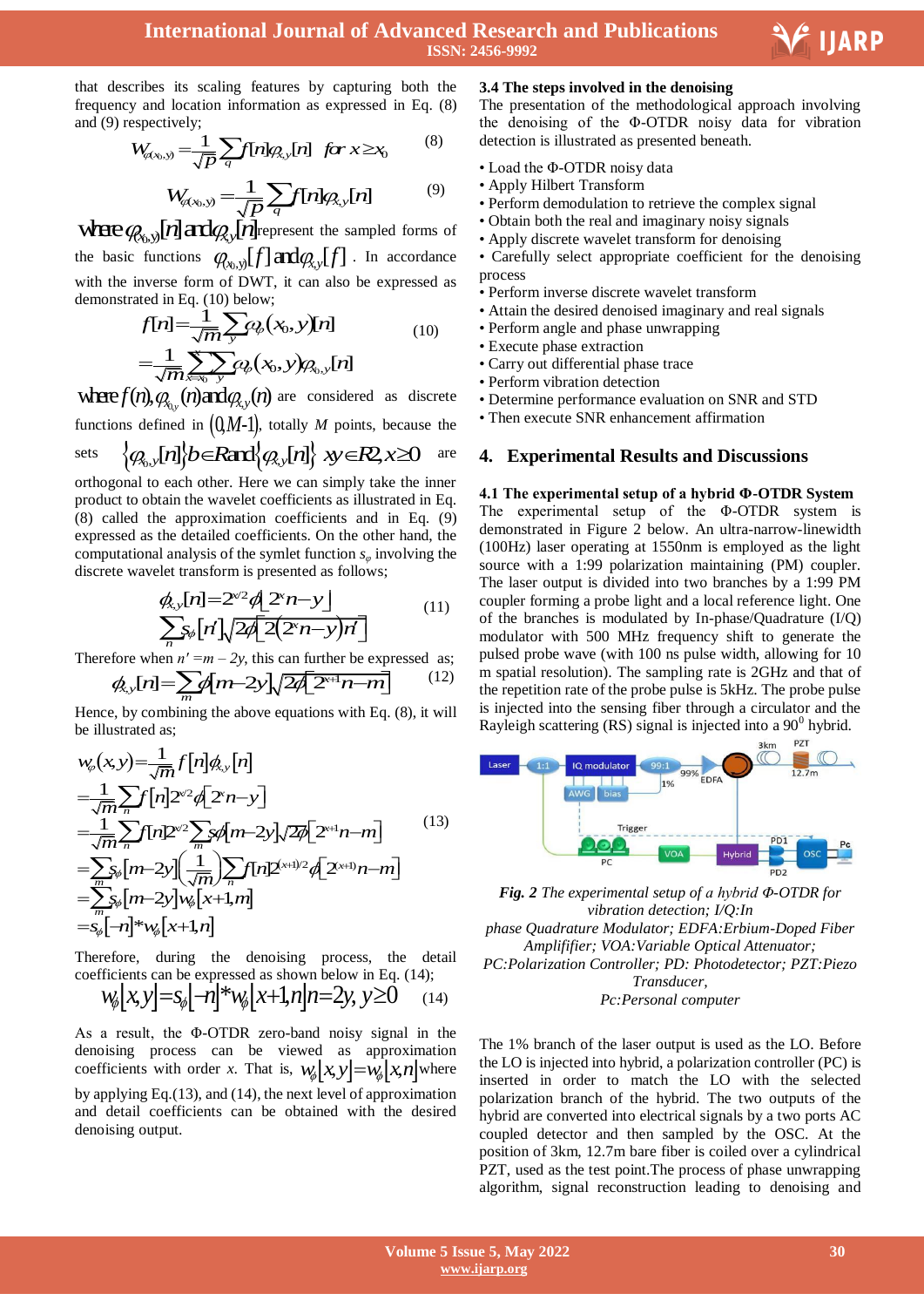

vibration point detection on the time domain are completed in real-time with a personal computer.

#### **4.2 Procedure for Vibration Extraction**

In order to successfully achieve the vibration detection, both the denoised forms of the real and imaginary parts of the complex signals were retrieved by the application of Eq. (5) which were then smoothly denoised by the application of Eq. (15) and Eq. (16). The denoisied real and imaginary signals were then converted into the magnitude or phase format to facilitate the extraction for the vibration detection by the

application of Eq. (16) and (16) respectively below.  
\n
$$
\mathcal{O}(t) = \sqrt{y^2(t) + h^2[x(t)]}
$$
\n(15)

We then perform angle (∠) and phase unwrapping as expressed in Eq. (16) below to pave way for the vibration extraction.

$$
\in (t) = \text{unif } \angle(I(t) + q(t))
$$
\n
$$
= \text{unif } \angle(I(t) + q(t))
$$
\n
$$
= \text{unif } \angle(I(t) + q(t))
$$
\n
$$
= \text{unif } \angle(I(t) + q(t))
$$
\n
$$
= \text{unif } \angle(I(t) + q(t))
$$
\n
$$
= \text{unif } \angle(I(t) + q(t))
$$
\n
$$
= \text{unif } \angle(I(t) + q(t))
$$

where  $I(t)$  and  $q(t)$  represent both the real and imaginary signals after denoising and then we performed angle and phase unwrapping of the denoised signals harness the retrieval of  $\epsilon(t)$  for the phase trace. Therefore the angle and phase unwrapping processes aided the vibration detection on the Φ-OTDR signal and its corresponding statistical features.

# **4.3 Analysis of Results**

As previously stated, the retrieval of the complex signal of the Φ-OTDR was performed by applying Hilbert Transform then both the real and imaginary parts of the complex signal successfully achieved by Eq. (6) and Eq. (7) were respectively. Then the DWT denoising technique was carried out by the application of Eq. (14), and Eq. (15) accordingly. The major difference between this approach and our previous work [22] is that the PCA could not process any mid-band signal that was applied. However, this proposed discrete wavelet transform has been able to achieved this task without the performance of any frequency shift and is deemed less stressful. Therefore the original real signal and its denoised signal were then obtained and comparatively demonstrated in Figure 3 (a) and Figure 3 (b) respectively.



In accordance, the representation of the original imaginary and its denoised signal are equally illustrated in Figure 4 (a) and Figure 4 (b) as shown below.



It is very lucid that even though the noise levels seem very scraggy in both original signals, the denoised outputs exhibit a significant level of reduction on the said noise as stated below.

#### **4.4 Vibration point Extraction**

A piezoelectric transducer (PZT) with the maximum vibration frequency response of 50 kHz is used as the vibration actuator in the experiment. A single vibration is added to the position of 2100m of sensing fiber. Several series of traces in the Φ − OT DR system were recorded by double channel oscilloscope. The extraction of the phase trace to detect the vibration was then executed soon after obtaining the denoised real and imaginary signals where we performed angle and phase unwrapping by the application of Eq.  $(15)$  and Eq.  $(16)$ respectively. The reflection of the traces on the signal appears to be very notched due to the presence of much interference and fading phenomenon thereby leading to the existence of extremely low and weak fading points as presented in Figure 5 (a) which is the original signal. Then in contrast, Figure 5 (b) clearly demonstrate the vibration point detected with improved fading points at a distance of approximately 2100m which equally presents a closed view of the said vibration point. Even though the sensing domain, fading posses serious threats in signals processing of which the Phase extraction noise in the differential phase traces sometimes becomes very stressful to precisely locate the vibration zone after denoising. Nevertheless, the proposed model has smoothly enhanced the extraction of the normalised denoised phase trace as demonstrated in Figure 5 (b) below.



The representation of the original time domain signal and it's denoised form are demonstrated in Figure 6. The red jagged line represents the original data which clearly exhibits extreme level of noise present while the blue thin line also indicates the denoised form of the time domain signal as illustrated below in Figure 6 (a) and Figure 6 (b) respectively.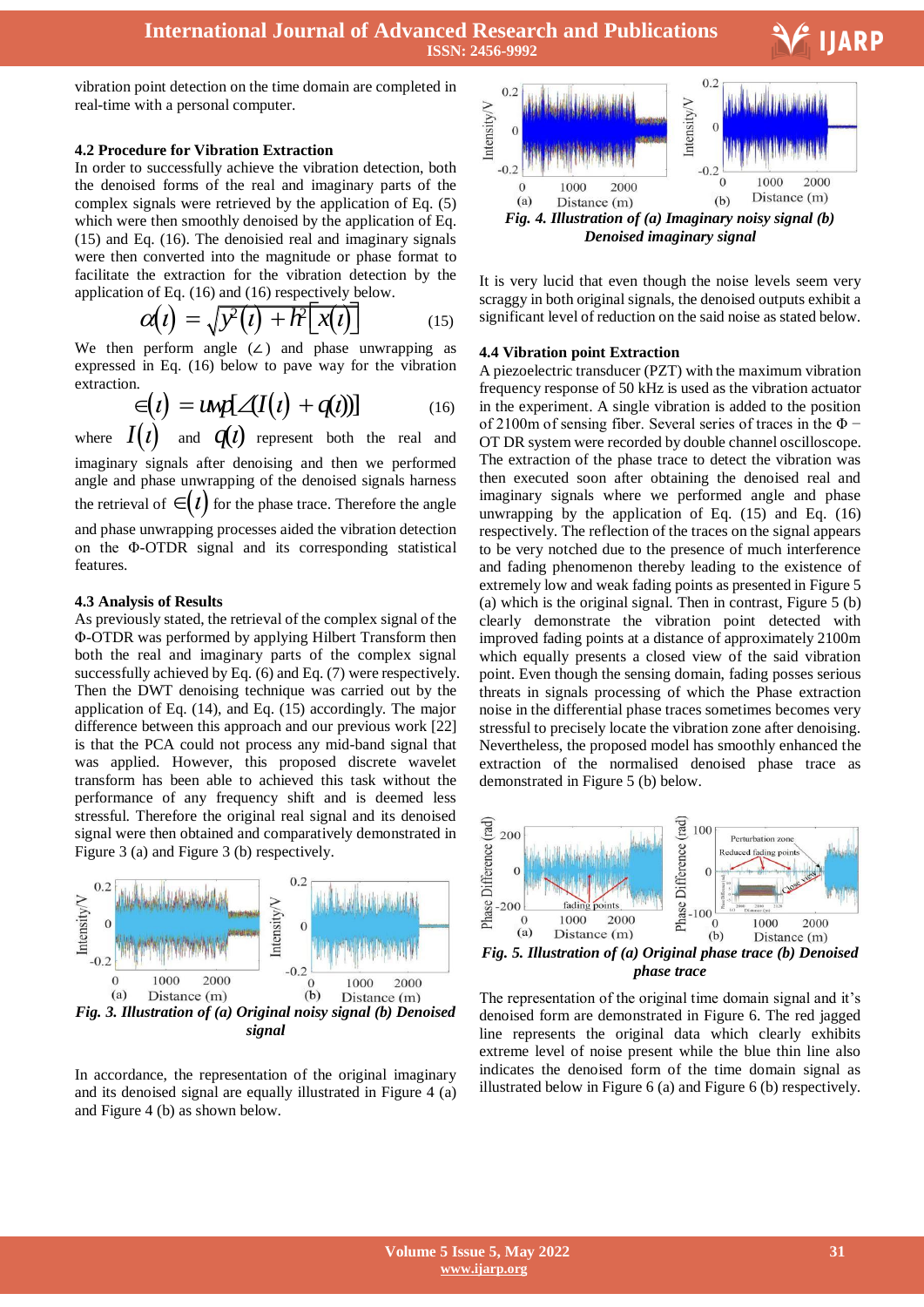

Constructively, the noise level is greatly enhanced per the output of Figure 6 (b). The achievement of the SNR value was then calculated with respect to the time domain signal by the application of Eq. (17) presented beneath.

$$
SNR = 10log10 \frac{Signal_{power}}{Noise_{power}}
$$
 (17)

The proposed technique effectively obtained an improvement of the SNR value of from 16.2 dB to 30.2 dB corresponding to both the original and denoised signals. Further, the demonstration of the experimental data and the fitted curves are equally shown in Figure 7 of which the blue line represents the experimental data which clearly demonstrates high level of noise present while the red solid line indicates the sinusoidal fitted curve as illustrated in Figure 7



*and fitted curve* 

(a). Analytically, the noise level is greatly enhanced from the denoised data as presented in Figure 7 (b) beneath. To successfully reassert the SNR enhancement level, the performance of standard deviation (σ) per the said vibration point by applying Eq. (18) and Eq. (19) were executed as respectively presented below.

$$
\sigma = \sqrt{\text{Var}(x - y)}\tag{18}
$$

where x represents the noisy signal and y also signifying the cleaned signal. We obtained 0.4670 and 0.0934 as the values of the standard deviation corresponding to the original signal and the denoised signal respectively. The proof of the SNR enhancement is equally authenticated by applying Eq. (19) as<br>shown beneath.<br> $\sqrt{\frac{N}{R}} = \frac{1}{\frac{N}{\omega}} \int \frac{\sigma^2 N \sin \left(\frac{N}{R}\right)}{N}$ shown beneath.

$$
\Delta N R = 10 \text{log} 10 \left( \frac{\sigma^2_{\text{Nisy signal}}}{\sigma^2_{\text{Druised signal}}} \right) \tag{19}
$$

Then a final value of 14.0 dB was achieved as the improvement of the SNR.

# **5. Conclusion**

In this paper, the discrete wavelet transform denoising technique was successfully demonstrate on a Φ-OTDR sensing data for vibration detection. Even though the data involved for the purpose of obtaining a clear vibration detection was heavily impeded by noise, the proposed technique significantly diminished the said noise with desired preserved signals that aided the target of extracting and detecting the vibration point perfectly. There was equally a significant enhancement of the SNR value. In conclusion, the proposed denoising technique proved effective in enhancing the performance of the Φ-OTDR sensing in distributed vibration sensing.

Ξ

**E** IJARP

# **References**

- [1] P. Wang, Shixin Lou, Sheng Liang, Y. Zhang, "Selective average based threshold algorithm for Φ-OTDR distributed fifiber-optic sensing system",Infrared and Laser Engineering, 45, 0322003 (2016).
- [2] F. Peng, Han Wu, Xin-Hong Jia, Yun-Jiang Rao, Zi-Nan Wang, and ZhengPu Peng, "Ultra-long high-sensitivity Φ-OTDR for high spatial resolution intrusion detection of pipelines", Optics Express 22, 13804-13810 (2014).
- [3] D. Chen, Qing wen Liu, And Zuyuan He, "Phase-detection distributed fifiber-optic vibration sensor without fading-noise based on time-gated digital OFDR", OPTICS EXPRESS 25, 8315 (2017).
- [4] Z. Wang, Li Zhang, Song Wang, Naitian Xue, Fei Peng, Mengqiu Fan, Wei Sun, Xianyang Qian, Jiarui Rao, and Yunjiang Rao, "Coherent Φ-OTDR based on I/Q demodulation and homodyne detection", Optics Express 24, 853 (2016).
- [5] Z. Wang, Bin Zhang, Ji Xiong, Yun Fu, Shengtao Lin, Jialin Jiang, Yongxiang Chen, Yue Wu, Qingyang Meng, Yunjiang Rao, "Distributed acoustic sensing based on pulse-coding phase sensitive OTDR", IEEE Internet of Things, 6, 6117-6124 (2019).
- [6] Y. L. Lu, T. Zhu, L. A. Chen, and X. Y. Bao, "Distributed vibration sensor based on coherent detection of phase-OTDR", Lightw.Technol. 28, 3243-3249 (2010).
- [7] Z. Pan, K. Liang, Q. Ye, H. Cai, R. Qu, and Z. Fang, "Phase-sensitive OTDR system based on digital coherent detection", Asia Communications and Photonics Conference and Exhibition, (Optical Society of America) 83110S (2011).
- [8] F. Pang, M. He, H. Liu, X. Mei, J. Tao, T. Zhang, X. Zhang, N. Chen, and T. Wang, "A fading-discrimination method for distributed vibration sensor using coherent detection of Φ-OTDR", IEEE Photonics Technology. Letter 28, 2752-2755 (2016).
- [9] G. Andria, F. Attivissimo,A.M.L. Lanzolla, and M. Savino, "A Suitable Threshold for Speckle Reduction in Ultrasound Images", IEEE Transactions on Instrumentation And Measurement, 62, 2270-2279 (2013).